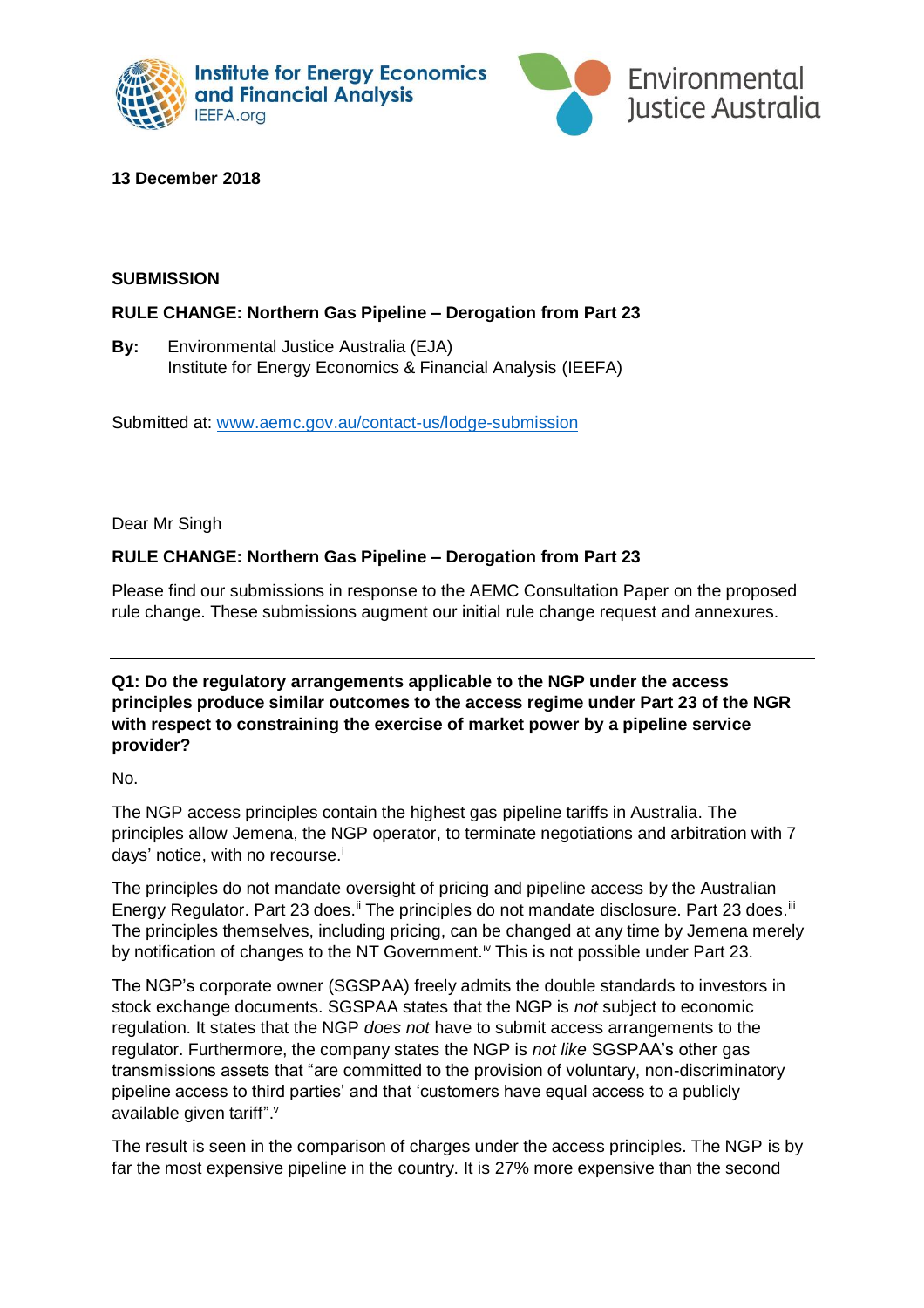most expensive pipeline, the Carpentaria Gas Pipeline. It is 575% more expensive than the Moomba to Sydney Pipeline System.vi

| <b>Onshore Australian Pipeline Costs Per Kilometre</b> |               |                 |                   |
|--------------------------------------------------------|---------------|-----------------|-------------------|
|                                                        | <b>Tariff</b> | <b>Distance</b> | Tariff of 1 GJ/KM |
| <b>Pipeline</b>                                        | (\$/GJ)       | (Kilometres)    | (cents/km)        |
| <b>Northern Gas Pipeline</b>                           | 1.40          | 622             | 0.23              |
| Carpentaria Gas Pipeline                               | 1.48          | 840             | 0.18              |
| Eastern Gas Pipeline                                   | 1.21          | 795             | 0.15              |
| Queensland Gas Pipeline                                | 0.94          | 629             | 0.15              |
| South West Queensland Pipeline                         | 0.98          | 756             | 0.13              |
| Roma-Brisbane Pipeline                                 | 0.57          | 440             | 0.13              |
| South East Australian Gas Pipeline                     | 0.80          | 680             | 0.12              |
| Longford to Melbourne Gas Pipeline                     | 0.25          | 250             | 0.10              |
| Moomba to Adelaide Pipeline System                     | 0.67          | 1185            | 0.06              |
| Moomba to Sydney Pipeline System                       | 0.90          | 2035            | 0.04              |
| <b>Average Tariff</b>                                  |               |                 | 0.13              |

Source: AEMO, Jemena

Core Logic modelled a reasonable rate of return for pipelines such as the NGP at a rate of 7%.<sup>vii</sup> The access principles lead to an overcharge of \$2.76 billion for an expanded NGP based on full utilisation rates over a 15 year time frame.<sup>viii</sup>

## **Q2. Do the regulatory arrangements applicable to the NGP under the access principles produce similar outcomes to the access regime under Part 23 of the NGR with respect to information asymmetry?**

No.

The NGP access principles require Jemena to publish only the principles themselves, as well as standard terms and conditions for access. It must publish the available services and tariffs. Importantly even these minimal requirements can change, as the access principles can be changed at any time by Jemena.

Under part 23 Jemena must publish for the NGP: $i<sup>x</sup>$ 

• The standing price/offer for all services offered by the pipeline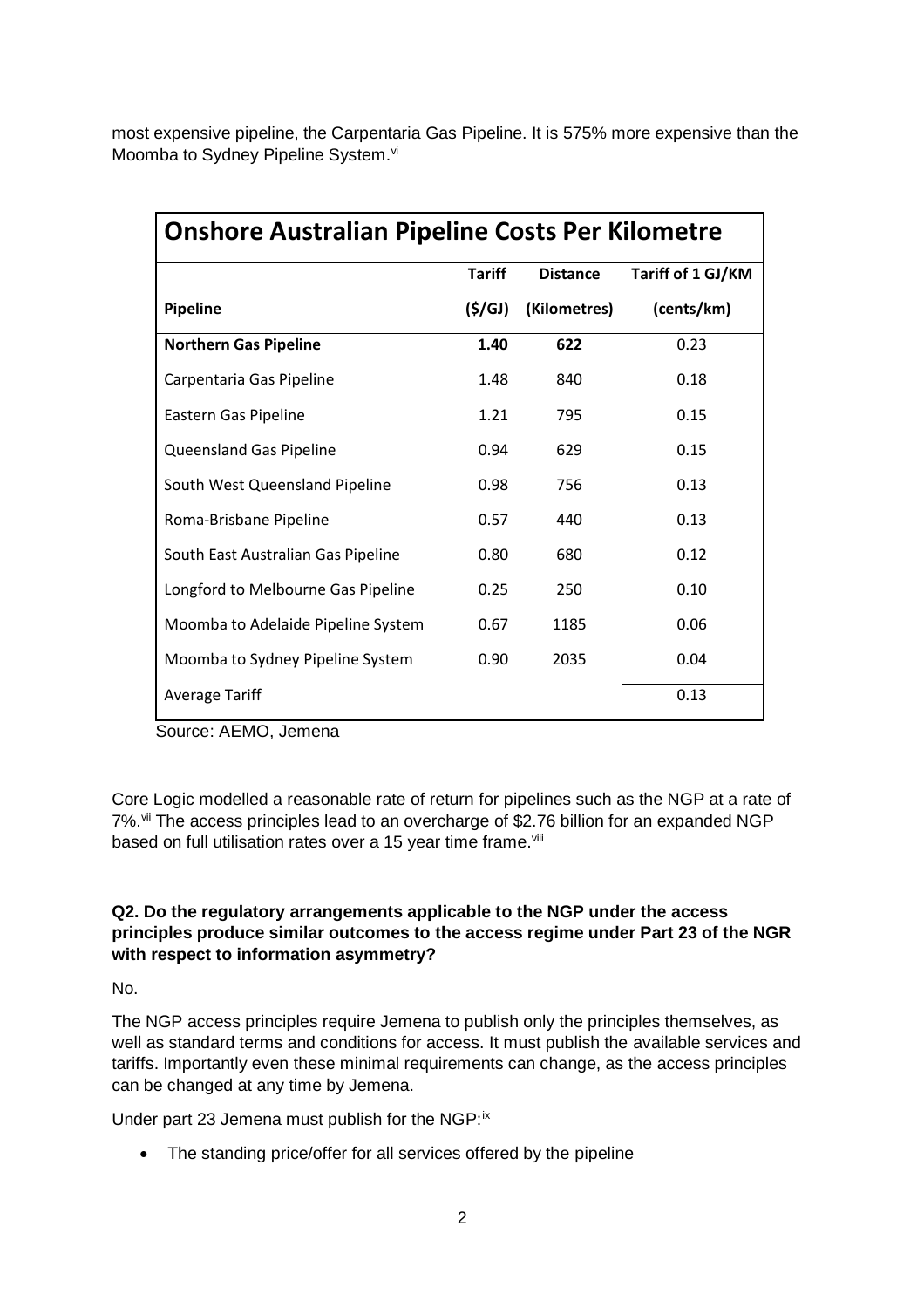- Methodology used to calculate the standing price (which enables shippers to understand whether the prices are cost-reflective)
- Financial information for the pipeline and weighted average prices paid by users for each service.

Under the AER's financial reporting guidelines, which is incorporated into Part 23, the company must report on the following:<sup>x</sup>

- pipeline service and access information;
- individual pipeline financial statements including revenues and costs, assets and details of how the accounts have been prepared;
- asset valuation calculated using the recovered capital methodology that takes into account previous returns the pipeline specified in Part 23;
- weighted average prices for pipeline services.

No such requirement exists in the access principles.

The objective of Part 23 is as follows: $xi$ 

*The objective of this Part is to facilitate access to pipeline services on non-scheme pipelines on reasonable terms, which, for the purposes of this Part, is taken to mean at prices and on other terms and conditions that, so far as practical, reflect the outcomes of a workably competitive market*

The ACCC says the rationale behind Part 23 is to reduce information asymmetries identified in the ACCC's 2015 Inquiry<sup>xii</sup> and the resulting limitations on the ability of shippers to identify monopoly pricing of pipeline services and subsequent imbalance in bargaining power when negotiating transportation arrangements with pipeline operators.<sup>xiii</sup> The framework provides for the publication and exchange of information to facilitate timely and effective commercial negotiations.

The requirements for information disclosure under Part 23 of the NGR are significantly more stringent than those purported by the NGP access principles.

**Q3. Are there any special circumstances regarding or impacting the NGP due to which the application of the Part 23 framework for non-scheme pipelines may be inappropriate? What are these circumstances, and how may they impact on the NT and/or east coast gas market?**

There are no such special circumstances.

But there are special circumstances *in favour* of application of the Part 23 framework. The derogation is curious, especially given Jemena's [statement](https://www.esdnews.com.au/backlash-jemena-national-gas-rules/) that the decision to grant an exemption "was on the basis that the dispute resolution processes in place for the NGP provides similar protections" to the NGR. The significant protections in Part 23 have been stripped away and Jemena is in complete control of pricing and any arbitration under its access principles. To say that there are similar protections is inaccurate and arguably misleading.

Additional special circumstances that the AEMC may wish to consider in favour of removing the derogation: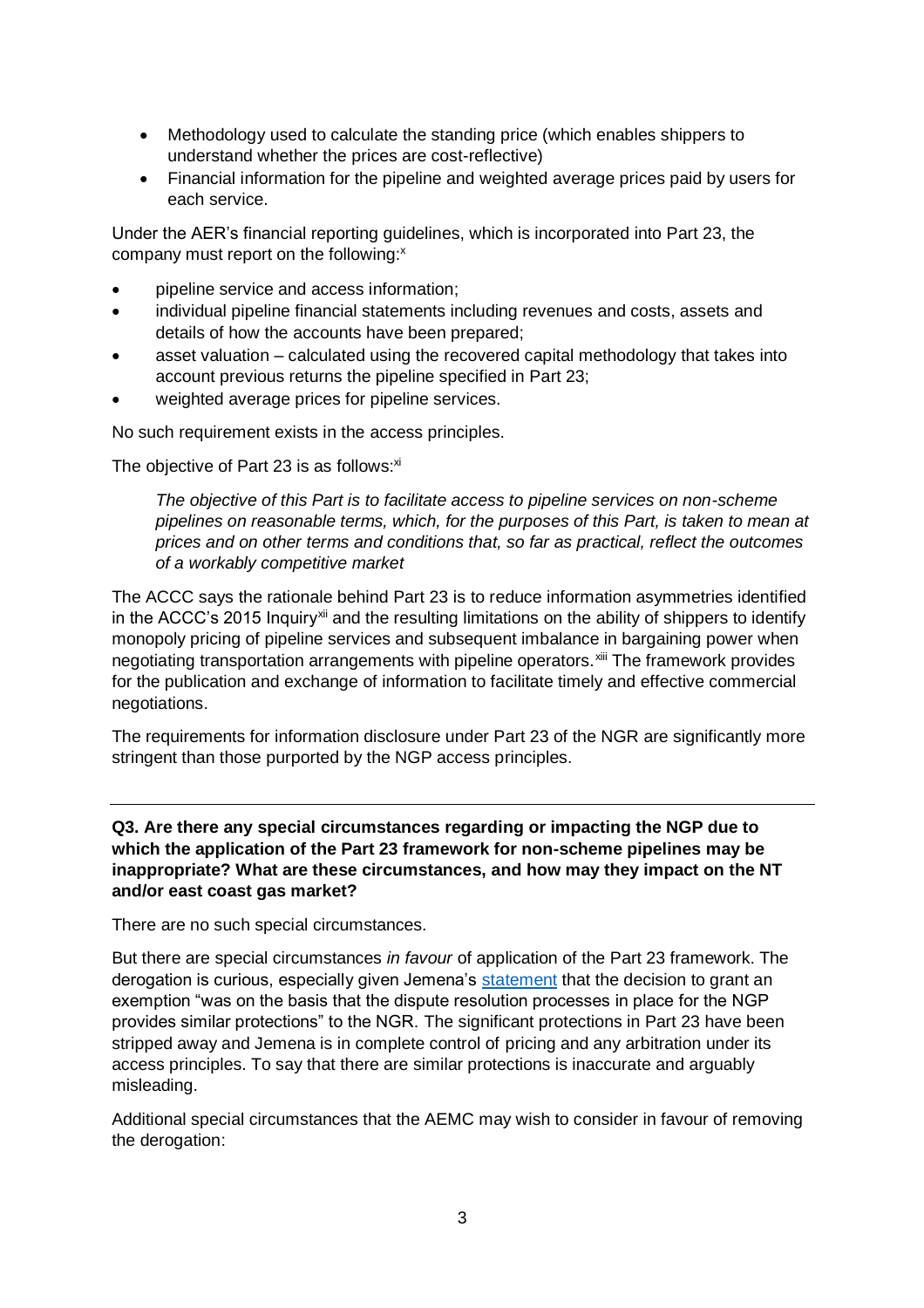- (a) the NGP is considered uneconomical without subsidies from the Northern Territory Government;
- (b) Jemena has engaged in questionable conduct regarding tax evasion and is under investigation by the ATO;
- (c) commentators suggest the NGP only exists as a result of NT government overcontracting of gas supply;
- (d) the NGP will "promote gas exploration and production activity in the NT" and lead to serious environmental and financial consequences those in the NT and other market participants.

Notably, exploration and production of shale gas can lead to significant health, safety and environmental risks. The situation in Australia carries dangers above US shale industry because NT geology means a much greater number of wells are required to extract the same amount of gas. xiv

SGSPAA says "the NT has large prospective shale gas reserves totalling over 285,000 PJ". SGSPAA says gas can flow for 150 years. The life of the NGP is 50 years. $\mathrm{w}$  The [IPCC](https://www.ipcc.ch/sr15/) states the world will have to curb carbon emissions by 49% on 2017 levels by 2030 to achieve a 50% chance of limiting warming to 1.5°C. To do that, from 2020 to 2050 the primary energy supplied by natural gas decreases by 13% to 60% with a transition away from natural gas.<sup>xvi</sup>

The May 2018 *[Final Report](https://frackinginquiry.nt.gov.au/)* by the Independent Scientific Inquiry into Hydraulic Fracturing in the Northern Territory found lifecycle greenhouse gases from hydraulic fracturing (producing shale gas) in the NT would account for 7% of Australia emissions for 2015 under a high production scenario that involves the construction of the expanded NGP. The climate change risks are deemed "unacceptable" by the inquiry.<sup>xvii</sup>

The National Gas Objective is concerned with "the long term interests of consumers of national gas with respect to the price, quality, safety, reliability and security of supply of natural gas"". With respect to the safety, reliability and security of supply, SGSPAA itself recognises that climate change can damage its own gas infrastructure or third party gas supply.<sup>xviii</sup>

#### SGSPAA states: xix

*As a result of global climate changes, extreme weather events (for example, wind, floods, tidal storm surges, heatwaves and dust-storms) of increasing intensity and frequency are predicted. Extreme weather events may negatively affect the networks in the form of infrastructure damage and network outages. The occurrence of any of these events may negatively affect SGSPAA Group's electricity and gas networks and third party power generators or gas suppliers in a manner that may disrupt the supply of electricity or gas and thereby have an adverse effect on SGSPAA Group's operations, profits and financial position.* 

It follows that industry that the NGP will promote and facilitated by the derogation is foreseen to adversely impact the safety, reliability and security of supply of natural gas.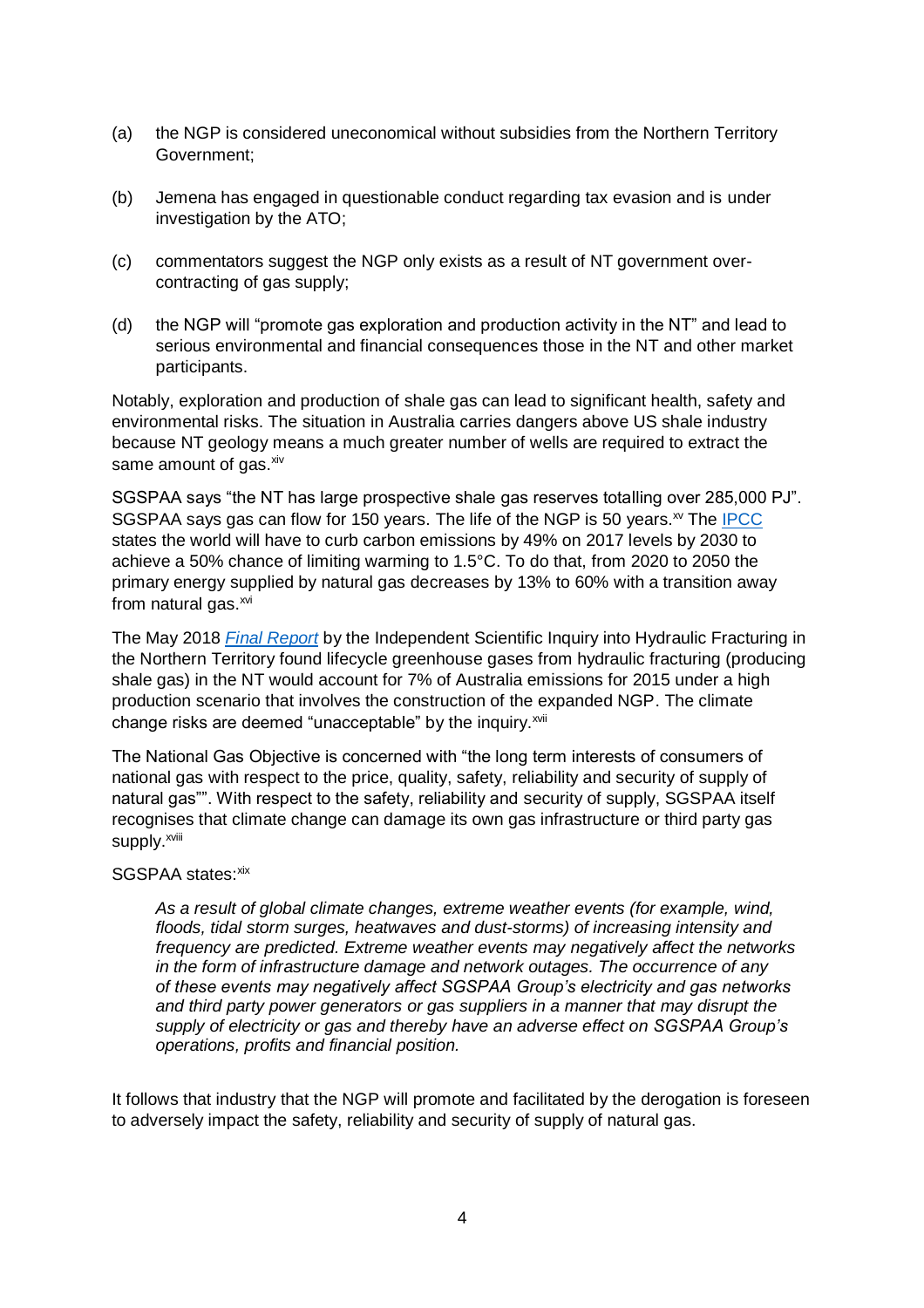# **Q4. Does the proposed rule lead to an increase or a decrease in the complexity of the regulatory arrangements?**

A decrease.

The proposed rule leads to a decrease in the complexity of the regulatory arrangements. It removes special treatment for the NGP and permits the NGR to operate across the board to all pipelines in a manner that aligns with softening pipelines' monopoly powers and in accordance with the National Gas Objectives.

### **Q5. What are the likely costs and benefits associated with the proposed rule for market participants within the NT and the east coast gas markets?**

The benefits to market participants in the east coast gas markets, if the proposed rule change is implemented, include:

- (a) potential savings to consumers of \$2.76 billion;
- (b) removal of ad-hoc market distortion;
- (c) a gas supply and infrastructure which more accurately reflects the market and the true cost of production;
- (d) removal of subsidy that has broader impacts caused by climate change and shale gas extraction.

The impacts extend to the east coast gas markets, including to consumers in both Sydney and Melbourne. A key supplier of the NGP is Central Petroleum. On 27 January 2017 in the company's Quarterly Report published on the ASX for the 3 months to 31 December 2016, the Managing Director acknowledged gas flowing through the NGP would be destined for consumers in Australia's east coast demand centres. The company expected that the new rules in Part 23 would apply to the NGP thus providing a benefit to consumers. Mr Richard Cottee, Managing Director, stated:<sup>xx</sup>

*Well before the NGP becomes available to transport gas from the Northern Territory to Australia's east coast demand centres we expect the implementation of significant and beneficial reform of domestic gas transportation regulations. These reforms were recommended by Dr Michael Vertigan and adopted in principle by the Council of Australian Governments ("COAG") Energy Minister's meeting on 14 December 2016. The reforms include establishing appropriate economic parameters for all pipeline services (not just point-to-point forward haul) reflecting appropriate cost of services parameters. The regulations would also provide easier access to faster and clearer arbitration (especially if the "Final Offer" proposal, developed by Dr Vertigan, is adopted). As explained in the recent investigation by The Australian newspaper (16 January 2017), once our gas reaches Mt Isa, it is basically back haul all the way to Sydney AND Melbourne which requires a very low level of pipeline service at a commensurately low cost. These reforms will substantially cheapen the cost of transporting Northern Territory gas into the domestic centres of demand.*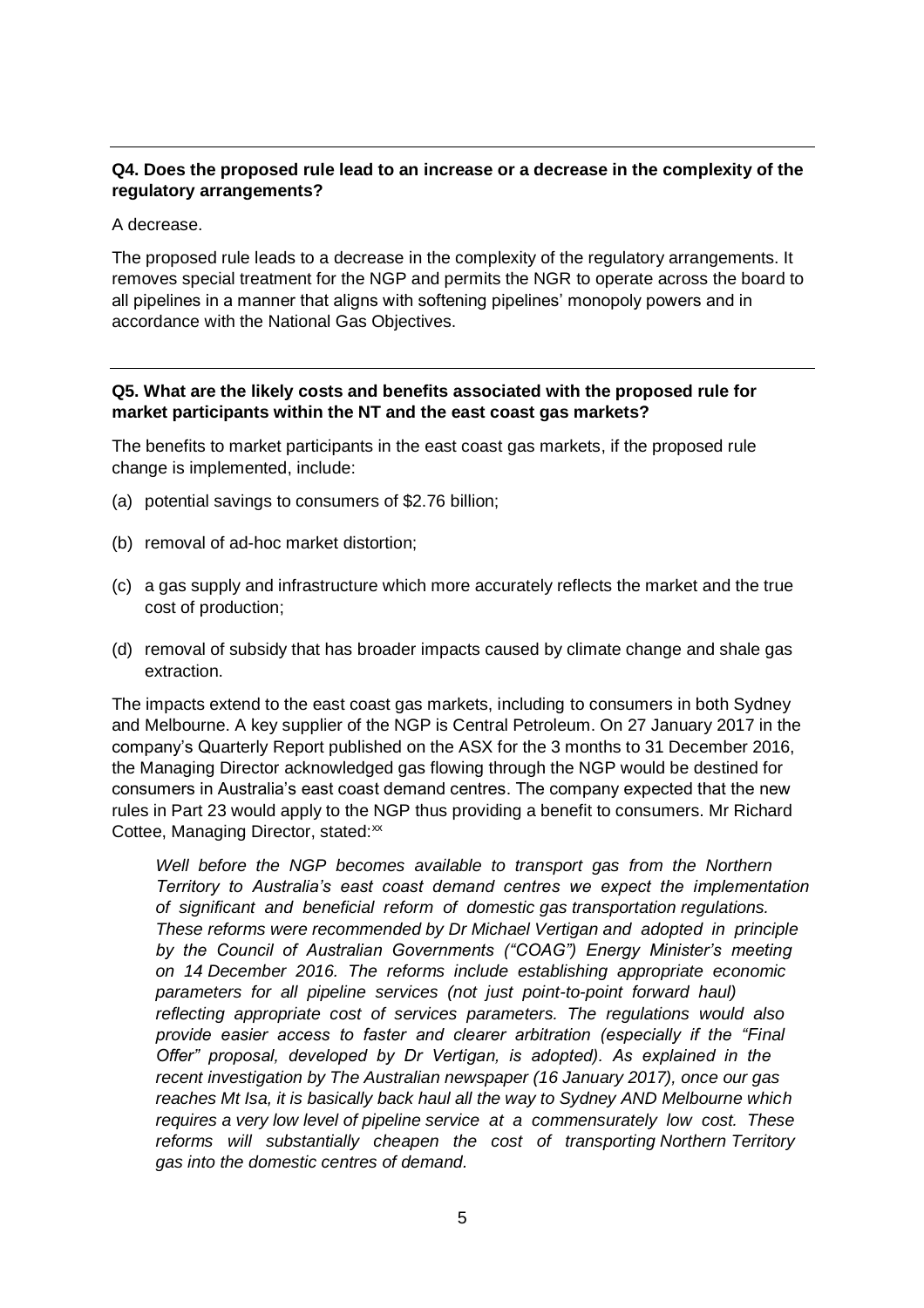However, those advantages to consumers have completely evaporated as a result of the derogation.

The NGP's owner foresees that the ongoing development of energy regulation may negatively impact its business.<sup>xxi</sup> It has duly notified investors of the AEMC's ability to implement a rule change.<sup>xxii</sup> As such, the AEMC need not be concerned that the removal of the exemption will have unanticipated impacts on SGSPAA. A stable, consistent energy market across the board can only provide certainty to the NGP and other market participants.

#### **Conclusion**

The AEMC should not allow the derogation to the National Gas Laws for the Northern Gas Pipeline to stand.

It should insist on compliance with the Law as the derogation is neither within the letter of the law or the spirit of the National Gas Objective.

It also runs counter to the principles contained in the Australian Competition and Consumer Commissions recent reports.

It entrenches monopoly pricing, lack of transparency and information asymmetry. The result, ultimately is a less competitive market and poor consumer outcomes.

The derogation allows:

- the highest gas pipeline tariffs in Australia, a country renowned for high pipeline costs;
- dispute resolution procedures inconsistent with the National Gas Law;
- poor price discovery by gas pipeline users;
- the ability for NGP to raise prices, with no review, for a period of 15 years;
- the transfer of wealth from the gas producers and consumers to the monopoly pipeline owners domiciled overseas;
- what is in effect a subsidy that distorts the market and is paid for by consumers;
- the facilitation of unwanted, well documented, and potentially severe adverse climate impacts.

If a shale gas industry is developed in the Northern Territory it will not result in wealth creation for the people of Australia or the exploration and production companies involved. The wealth will be siphoned off by the monopoly pipeline owners with the blessing of the AEMC.

We strongly assert that the AEMC should change the rules to remove the derogation such that the National Gas Laws are fully operational for the Northern Gas Pipeline.